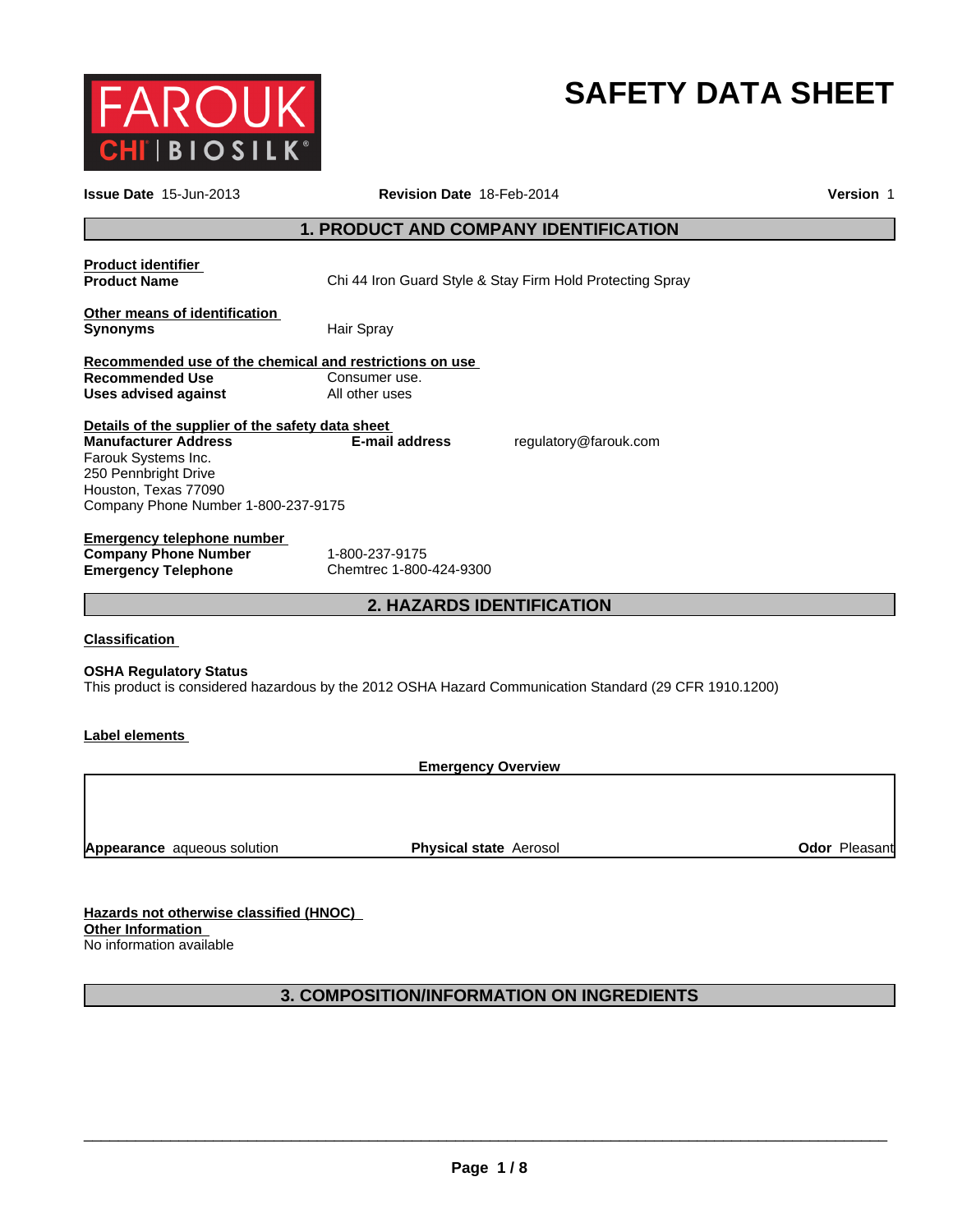Composition: The Complete ingredient list for the finished product(s) is as follows:

Alcohol Denat., Hydrofluorocarbon 152A, Octylacrylamide/Acrylates/Butylaminoethyl Methacrylate Copolymer, Aminomethyl Propanol, Simmondsia Chinensis (Jojoba) Seed Oil, Argania Spinosa (Argan) Kernel Oil, Hydrolyzed Silk, Tocopheryl (Vitamin E) Acetate, Retinyl ( Vitamin A) Palmitate, PEG-12 Dimethicone, Phenyl Trimethicone, Panthenol, Alumina, Titanium Dioxide, Fragrance (Parfum), Benzyl Benzoate, Benzyl Salicylate, Citronellol, Coumarin, Hexyl Cinnamal, Limonene, Linalool

| <b>Chemical Name</b>                             | <b>CAS No.</b>           | Weight-%      |
|--------------------------------------------------|--------------------------|---------------|
| Ethanol                                          | 17<br>-<br>64-<br>$\sim$ | - 60 %<br>50% |
| -Difluoroethane (Hvdroflu<br>152A<br>luorocarbon | 75-37-6                  | 40% - 50%     |

# **4. FIRST AID MEASURES First aid measures General advice** When symptoms persist or in all cases of doubt seek medical advice. **Eye contact Rinse thoroughly with plenty of water for at least 15 minutes, lifting lower and upper eyelids.** If discomfort of irritation persists, seek medical attention. **Skin Contact** If skin problems occur, discontinue use. If symptoms persist, seek medical attention. **Inhalation** Should overexposure occur or victim show signs of immediate distress, remove victim to fresh air. **Ingestion Clean mouth with water and drink afterwards plenty of water. Most important symptoms and effects, both acute and delayed Symptoms** None known. **Indication of any immediate medical attention and special treatment needed Note to physicians** Treat symptomatically.

# **5. FIRE-FIGHTING MEASURES**

## **Suitable extinguishing media**

CO2, dry chemical, dry sand, alcohol-resistant foam.

**Unsuitable extinguishing media** Caution: Use of water spray when fighting fire may be inefficient.

## **Specific hazards arising from the chemical**

Keep product and empty container away from heat and sources of ignition.

**Explosion data Sensitivity to Mechanical Impact** None. **Sensitivity to Static Discharge** May be ignited by heat, sparks or flames.

## **Protective equipment and precautions for firefighters**

As in any fire, wear self-contained breathing apparatus pressure-demand, MSHA/NIOSH (approved or equivalent) and full protective gear.

**Flash point** No information available

\_\_\_\_\_\_\_\_\_\_\_\_\_\_\_\_\_\_\_\_\_\_\_\_\_\_\_\_\_\_\_\_\_\_\_\_\_\_\_\_\_\_\_\_\_\_\_\_\_\_\_\_\_\_\_\_\_\_\_\_\_\_\_\_\_\_\_\_\_\_\_\_\_\_\_\_\_\_\_\_\_\_\_\_\_\_\_\_\_\_\_\_\_ **6. ACCIDENTAL RELEASE MEASURES Personal precautions, protective equipment and emergency procedures**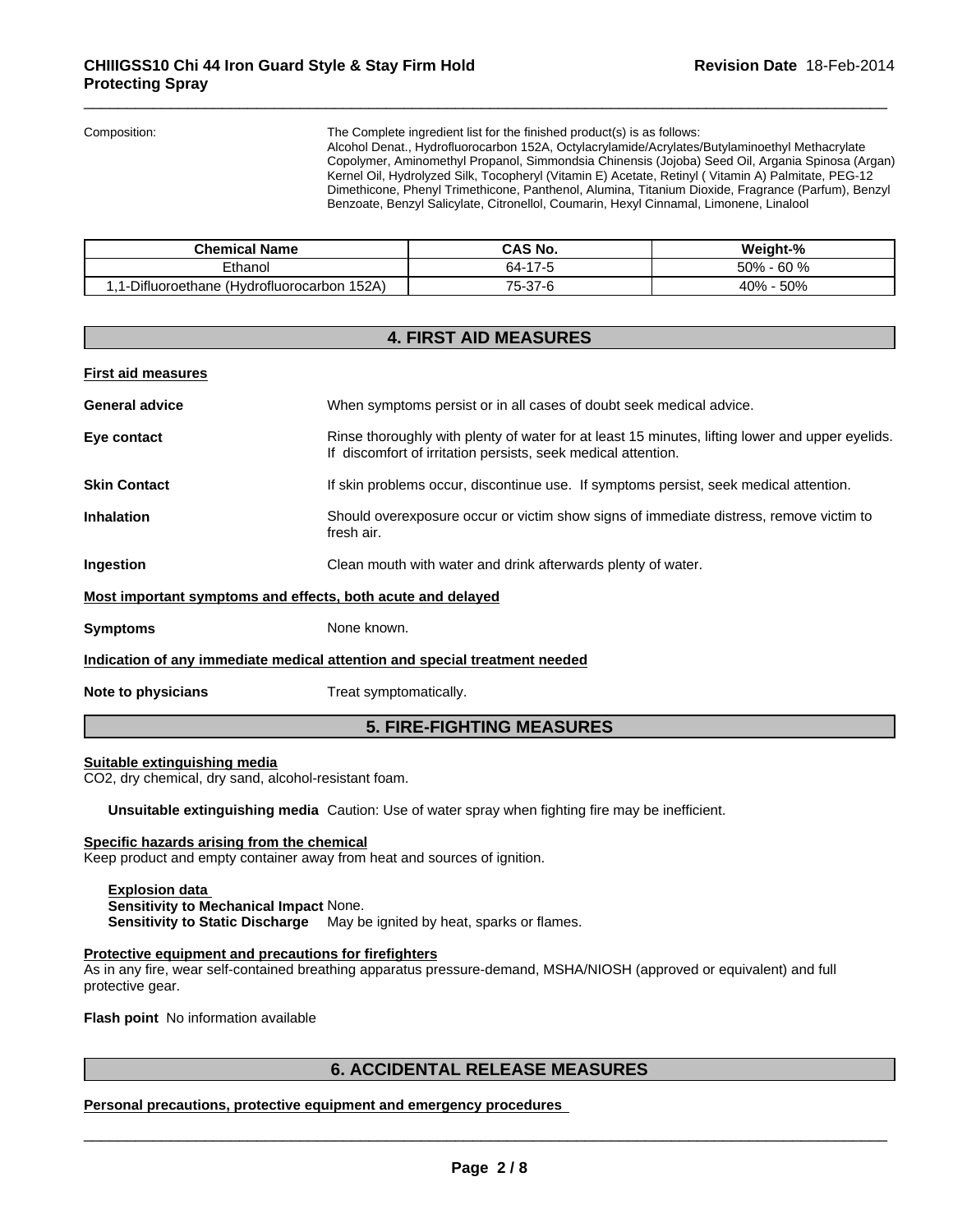| <b>Personal precautions</b>                                  | Ensure adequate ventilation, especially in confined areas.                                                                                                                                                                                                              |
|--------------------------------------------------------------|-------------------------------------------------------------------------------------------------------------------------------------------------------------------------------------------------------------------------------------------------------------------------|
| <b>Environmental precautions</b>                             |                                                                                                                                                                                                                                                                         |
| <b>Environmental precautions</b>                             | Do not flush into surface water or sanitary sewer system.                                                                                                                                                                                                               |
| Methods and material for containment and cleaning up         |                                                                                                                                                                                                                                                                         |
| <b>Methods for containment</b>                               | Prevent further leakage or spillage if safe to do so.                                                                                                                                                                                                                   |
| Methods for cleaning up                                      | Soak up with inert absorbent material (e.g. sand, silica gel, acid binder, universal binder,<br>sawdust). After cleaning, flush away traces with water.                                                                                                                 |
|                                                              | <b>7. HANDLING AND STORAGE</b>                                                                                                                                                                                                                                          |
| <b>Precautions for safe handling</b>                         |                                                                                                                                                                                                                                                                         |
| Advice on safe handling                                      | Keep out of Reach of Children. Avoid fire, flame or smoking during use. Do not crush,<br>puncture or incinerate. Avoid breathing vapors or mists.                                                                                                                       |
| Conditions for safe storage, including any incompatibilities |                                                                                                                                                                                                                                                                         |
| <b>Storage Conditions</b>                                    | Keep out of the reach of children. Keep containers tightly closed in a dry, cool and<br>well-ventilated place. Keep away from heat, sparks, flame and other sources of ignition (i.e.,<br>pilot lights, electric motors and static electricity). Protect from sunlight. |
| Incompatible materials                                       | Strong oxidizing agents.                                                                                                                                                                                                                                                |
|                                                              | 8. EXPOSURE CONTROLS/PERSONAL PROTECTION                                                                                                                                                                                                                                |

# **Control parameters**

**Exposure Guidelines** This product, as supplied, does not contain any hazardous materials with occupational exposure limits established by the region specific regulatory bodies.

| <b>Chemical Name</b> | <b>ACGIH TLV</b> | <b>OSHA PEL</b>                      | <b>NIOSH IDLH</b>           |
|----------------------|------------------|--------------------------------------|-----------------------------|
| Ethanol              | STEL: 1000 ppm   | TWA: 1000 ppm                        | IDLH: 3300 ppm              |
| 64-17-5              |                  | TWA: $1900 \text{ mg/m}^3$           | TWA: 1000 ppm               |
|                      |                  | (vacated) TWA: 1000 ppm              | TWA: 1900 mg/m <sup>3</sup> |
|                      |                  | (vacated) TWA: $1900 \text{ mg/m}^3$ |                             |
|                      |                  |                                      |                             |

# **Appropriate engineering controls**

| <b>Engineering Controls</b>           | None under normal use conditions.                                                                                                                                                                                                                                                                                                |
|---------------------------------------|----------------------------------------------------------------------------------------------------------------------------------------------------------------------------------------------------------------------------------------------------------------------------------------------------------------------------------|
|                                       | Individual protection measures, such as personal protective equipment                                                                                                                                                                                                                                                            |
| <b>Eye/face protection</b>            | No special technical protective measures are necessary.                                                                                                                                                                                                                                                                          |
| Skin and body protection              | No special technical protective measures are necessary.                                                                                                                                                                                                                                                                          |
| <b>Respiratory protection</b>         | If exposure limits are exceeded or irritation is experienced, NIOSH/MSHA approved<br>respiratory protection should be worn. Positive-pressure supplied air respirators may be<br>required for high airborne contaminant concentrations. Respiratory protection must be<br>provided in accordance with current local regulations. |
| <b>General Hygiene Considerations</b> | Handle in accordance with good industrial hygiene and safety practice.                                                                                                                                                                                                                                                           |
|                                       |                                                                                                                                                                                                                                                                                                                                  |

# **9. PHYSICAL AND CHEMICAL PROPERTIES**

# **Information on basic physical and chemical properties**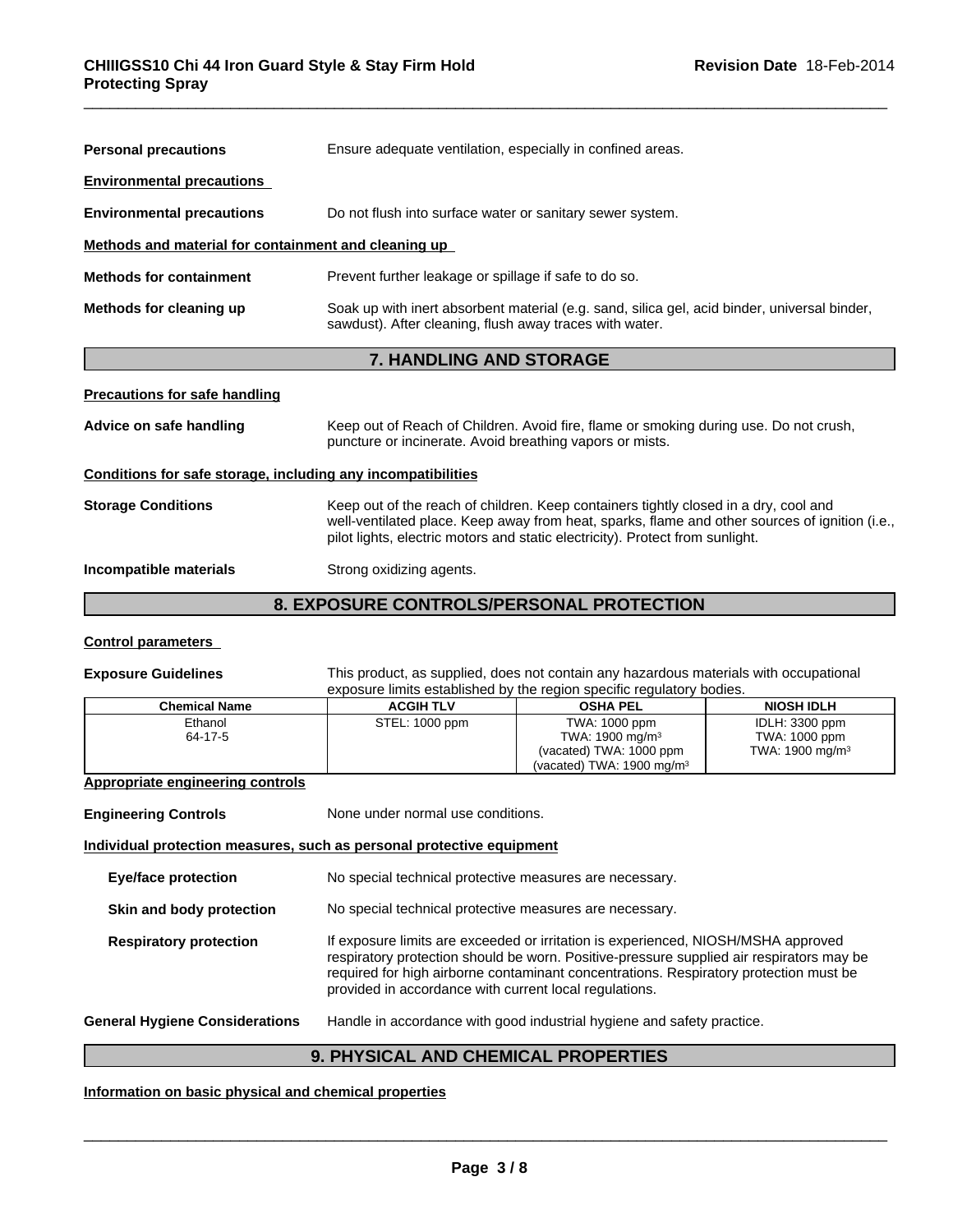| <b>Physical state</b><br>Appearance<br>Color | Aerosol<br>aqueous solution<br>colorless | Odor<br><b>Odor threshold</b> | Pleasant<br>No information available |
|----------------------------------------------|------------------------------------------|-------------------------------|--------------------------------------|
|                                              |                                          |                               |                                      |
| <b>Property</b>                              | <b>Values</b>                            | Remarks • Method              |                                      |
| рH                                           | $8.6 - 9.2$                              |                               |                                      |
| Melting point/freezing point                 | No information available                 |                               |                                      |
| Boiling point / boiling range                | No information available                 |                               |                                      |
| Flash point                                  | No information available                 |                               |                                      |
| <b>Evaporation rate</b>                      | No information available                 |                               |                                      |
| <b>Flammability (solid, gas)</b>             | No information available                 |                               |                                      |
| <b>Flammability Limit in Air</b>             |                                          |                               |                                      |
| <b>Upper flammability limit</b>              | No information available                 |                               |                                      |
| Lower flammability limit                     | No information available                 |                               |                                      |
| Vapor pressure                               | No information available                 |                               |                                      |
| Vapor density                                | No information available                 |                               |                                      |
| <b>Specific Gravity</b>                      | $0.83 - 0.85$                            |                               |                                      |
| <b>Water solubility</b>                      | Miscible in water                        |                               |                                      |
| <b>Viscosity</b>                             | No information available                 |                               |                                      |
| <b>Other Information</b>                     |                                          |                               |                                      |
| Molecular weight                             | No information available                 |                               |                                      |
| <b>VOC Content (%)</b>                       | < 55                                     |                               |                                      |
| <b>Density</b>                               | No information available                 |                               |                                      |
|                                              | <b>10. STABILITY AND REACTIVITY</b>      |                               |                                      |
|                                              |                                          |                               |                                      |

# **Reactivity**

No data available

#### **Chemical stability**

Stable under recommended storage conditions.

# **Possibility of Hazardous Reactions**

None under normal processing.

**Hazardous polymerization** Hazardous polymerization does not occur.

#### **Conditions to avoid**

To avoid thermal decomposition, do not overheat. Heat, flames and sparks. Extremes of temperature and direct sunlight.

# **Incompatible materials**

Strong oxidizing agents.

# **Hazardous Decomposition Products**

Carbon monoxide. None known based on information supplied.

# **11. TOXICOLOGICAL INFORMATION**

# **Information on likely routes of exposure**

| <b>Product Information</b> | Harmful by inhalation                                                                              |
|----------------------------|----------------------------------------------------------------------------------------------------|
| <b>Inhalation</b>          | Intentional misuse by deliberately concentrating and inhaling contents may be harmful or<br>fatal. |
| Eye contact                | No data available.                                                                                 |
| <b>Skin Contact</b>        | No data available.                                                                                 |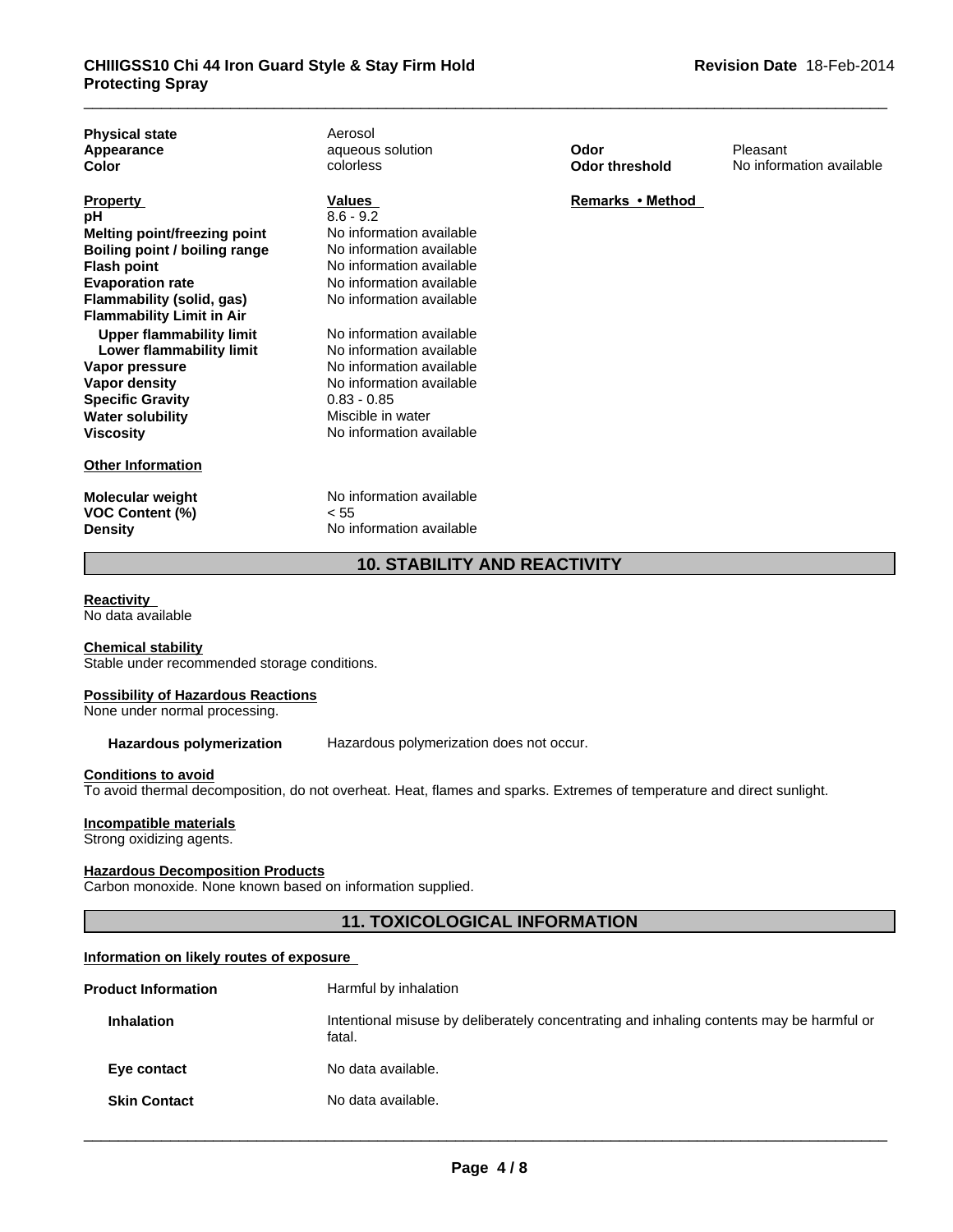**Ingestion** No data available.

| <b>Chemical Name</b> | Oral LD50             | Dermal LD50 | <b>Inhalation LC50</b>                                              |
|----------------------|-----------------------|-------------|---------------------------------------------------------------------|
| Ethanol              | ' Rat<br>= 7060 mg/kg |             | $'$ Rat ) 4 h<br>. 124.7<br>7 ma/L<br>$\overline{\phantom{0}}$<br>= |
| $ 64-17-f$           |                       |             |                                                                     |

**Information on toxicological effects** 

**Symptoms** No information available.

# **Delayed and immediate effects as well as chronic effects from short and long-term exposure**

| <b>Sensitization</b><br>Germ cell mutagenicity | No information available.<br>No information available.<br>No information available. |             |            |             |
|------------------------------------------------|-------------------------------------------------------------------------------------|-------------|------------|-------------|
| Carcinogenicity<br><b>Chemical Name</b>        | <b>ACGIH</b>                                                                        | <b>IARC</b> | <b>NTP</b> | <b>OSHA</b> |
| Ethanol<br>$ 64-17-5 $                         | A3                                                                                  | Group 1     | Known      | ⌒           |
| <b>Reproductive toxicity</b>                   | No information available.                                                           |             |            |             |
| <b>STOT - single exposure</b>                  | No information available.                                                           |             |            |             |
| <b>STOT - repeated exposure</b>                | No information available.                                                           |             |            |             |
| <b>Aspiration hazard</b>                       | No information available.                                                           |             |            |             |

**Numerical measures of toxicity - Product Information** 

# **The following values are calculated based on chapter 3.1 of the GHS document** .

# **12. ECOLOGICAL INFORMATION**

## **Ecotoxicity**

| <b>Chemical Name</b> | Algae/aquatic plants | Fish                         | <b>Toxicity to</b>                                        | <b>Crustacea</b>           |
|----------------------|----------------------|------------------------------|-----------------------------------------------------------|----------------------------|
|                      |                      |                              | microorganisms                                            |                            |
| Ethanol              |                      | 100: 96 h Pimephales         | EC50 = 34634 mg/L 30 min   9268 - 14221: 48 h Daphnia     |                            |
| 64-17-5              |                      |                              | promelas mg/L LC50 static $\vert$ EC50 = 35470 mg/L 5 min | magna mg/L LC50 2: 48 h    |
|                      |                      | 12.0 - 16.0: 96 h            |                                                           | Daphnia magna mg/L EC50    |
|                      |                      | Oncorhynchus mykiss mL/L     |                                                           | Static 10800: 24 h Daphnia |
|                      |                      | LC50 static 13400 - 15100: I |                                                           | magna mg/L EC50            |
|                      |                      | 96 h Pimephales promelas     |                                                           |                            |
|                      |                      | mg/L LC50 flow-through       |                                                           |                            |

# **Persistence and degradability**

No information available.

#### **Bioaccumulation**

No information available.

| <b>Chemical Name</b> | <b>Partition coefficient</b> |
|----------------------|------------------------------|
| Ethanol              | 0.22<br>-∪.ა∠                |
| 64-17-5              |                              |

**Other adverse effects** No information available

# **13. DISPOSAL CONSIDERATIONS**

# **Waste treatment methods**

| Disposal of wastes            | Disposal should be in accordance with applicable regional, national and local laws and<br>regulations. |
|-------------------------------|--------------------------------------------------------------------------------------------------------|
| <b>Contaminated packaging</b> | Do not reuse container.                                                                                |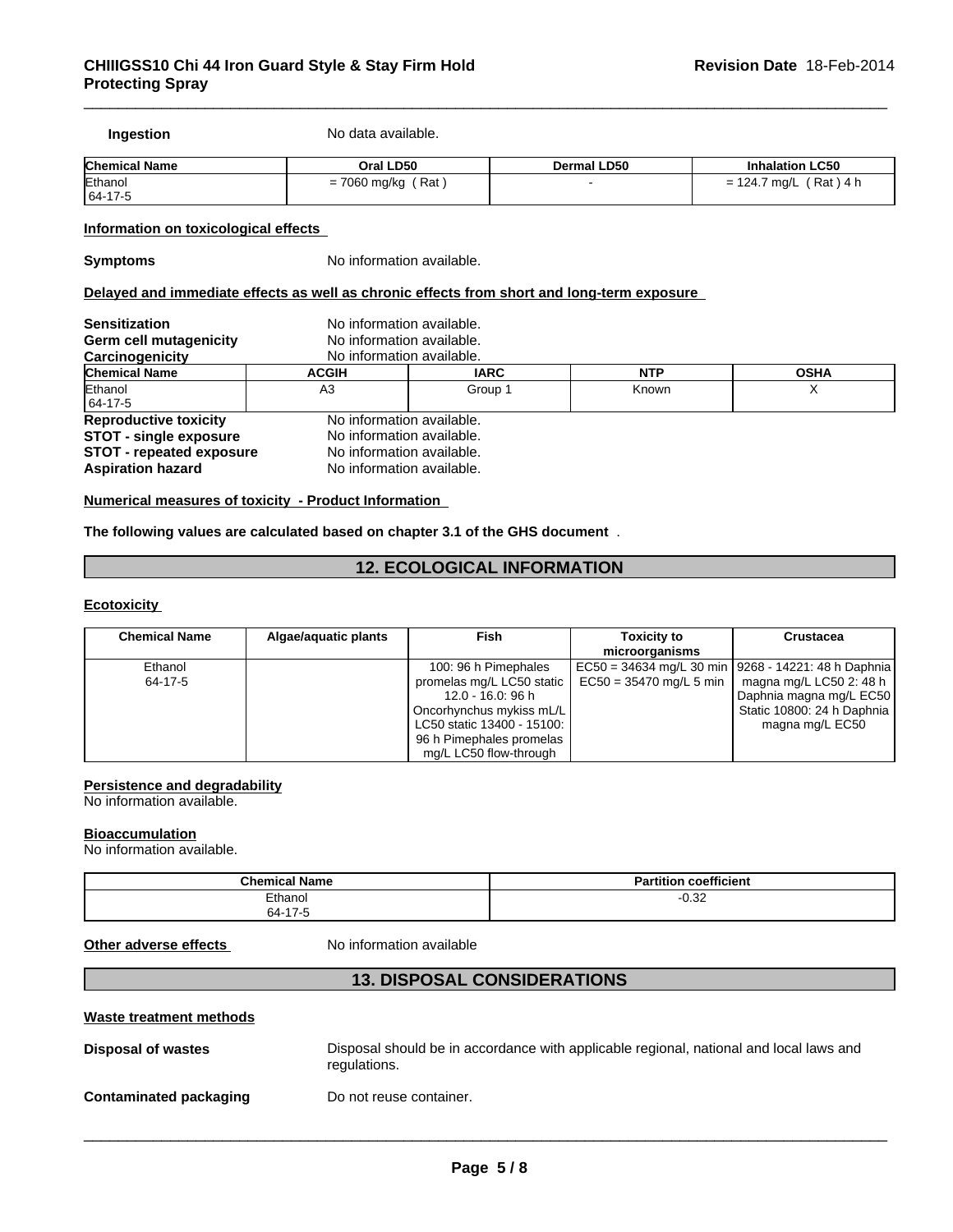| <b>Chemical Name</b><br>Ethanol<br>64-17-5       |                                             | <b>California Hazardous Waste Status</b><br>Toxic<br>Ignitable |  |  |  |  |
|--------------------------------------------------|---------------------------------------------|----------------------------------------------------------------|--|--|--|--|
|                                                  |                                             |                                                                |  |  |  |  |
| <b>14. TRANSPORT INFORMATION</b>                 |                                             |                                                                |  |  |  |  |
|                                                  |                                             |                                                                |  |  |  |  |
| <u>DOT</u>                                       |                                             |                                                                |  |  |  |  |
| Proper shipping name                             | Oxidizing solid, n.o.s                      |                                                                |  |  |  |  |
| <b>Hazard Class</b>                              | ORM-D<br>171                                |                                                                |  |  |  |  |
| <b>Emergency Response Guide</b><br><b>Number</b> |                                             |                                                                |  |  |  |  |
|                                                  |                                             |                                                                |  |  |  |  |
| Proper shipping name                             | Aerosols, Flammable                         |                                                                |  |  |  |  |
|                                                  |                                             |                                                                |  |  |  |  |
| <u>ICAO (air) </u>                               |                                             |                                                                |  |  |  |  |
| UN/ID No.                                        | 1950                                        |                                                                |  |  |  |  |
| Proper shipping name                             | <b>AEROSOLS</b>                             |                                                                |  |  |  |  |
| <b>Hazard Class</b>                              | 2.1                                         |                                                                |  |  |  |  |
| <b>Packing Group</b>                             | Ltd. Qty.                                   |                                                                |  |  |  |  |
| IATA                                             |                                             |                                                                |  |  |  |  |
| UN/ID No.                                        | 1950                                        |                                                                |  |  |  |  |
| Proper shipping name                             | AEROSOLS, FLAMMABLE                         |                                                                |  |  |  |  |
| <b>Hazard Class</b>                              | 2.1                                         |                                                                |  |  |  |  |
| <b>Packing Group</b><br><b>ERG Code</b>          | Ltd. Qty.<br>126                            |                                                                |  |  |  |  |
|                                                  |                                             |                                                                |  |  |  |  |
| <b>IMDG</b>                                      |                                             |                                                                |  |  |  |  |
| UN/ID No.                                        | <b>UN1950</b>                               |                                                                |  |  |  |  |
| Proper shipping name                             | UN1987, Alcohols, n.o.s. Class 3, PGII      |                                                                |  |  |  |  |
| <b>Hazard Class</b>                              | $\overline{c}$                              |                                                                |  |  |  |  |
| <b>Packing Group</b><br>EmS-No                   | Ltd. Qty.<br>$F-D, S-U$                     |                                                                |  |  |  |  |
| <b>Marine pollutant</b>                          | No information available                    |                                                                |  |  |  |  |
| <b>Description</b>                               | UN1950, Aerosols, 2.1, Ltd. Qty.            |                                                                |  |  |  |  |
|                                                  |                                             |                                                                |  |  |  |  |
| RID                                              |                                             |                                                                |  |  |  |  |
| UN/ID No.                                        | 1950                                        |                                                                |  |  |  |  |
| Proper shipping name<br><b>Hazard Class</b>      | UN1987, Alcohols, n.o.s. Class 3, PGII<br>2 |                                                                |  |  |  |  |
| <b>Packing Group</b>                             | Ltd. Qty,                                   |                                                                |  |  |  |  |
| <b>Classification code</b>                       | 5.                                          |                                                                |  |  |  |  |
|                                                  |                                             |                                                                |  |  |  |  |
| <u>ADR_</u><br>UN/ID No.                         | 1950                                        |                                                                |  |  |  |  |
| Proper shipping name                             | UN1987, Alcohols, n.o.s. Class 3, PGII      |                                                                |  |  |  |  |
| <b>Hazard Class</b>                              | 2                                           |                                                                |  |  |  |  |
| <b>Packing Group</b>                             | Ltd. Qty.                                   |                                                                |  |  |  |  |
| <b>Classification code</b>                       | 5                                           |                                                                |  |  |  |  |

# **15. REGULATORY INFORMATION**

# **International Inventories**

# **Legend:**

**TSCA** - United States Toxic Substances Control Act Section 8(b) Inventory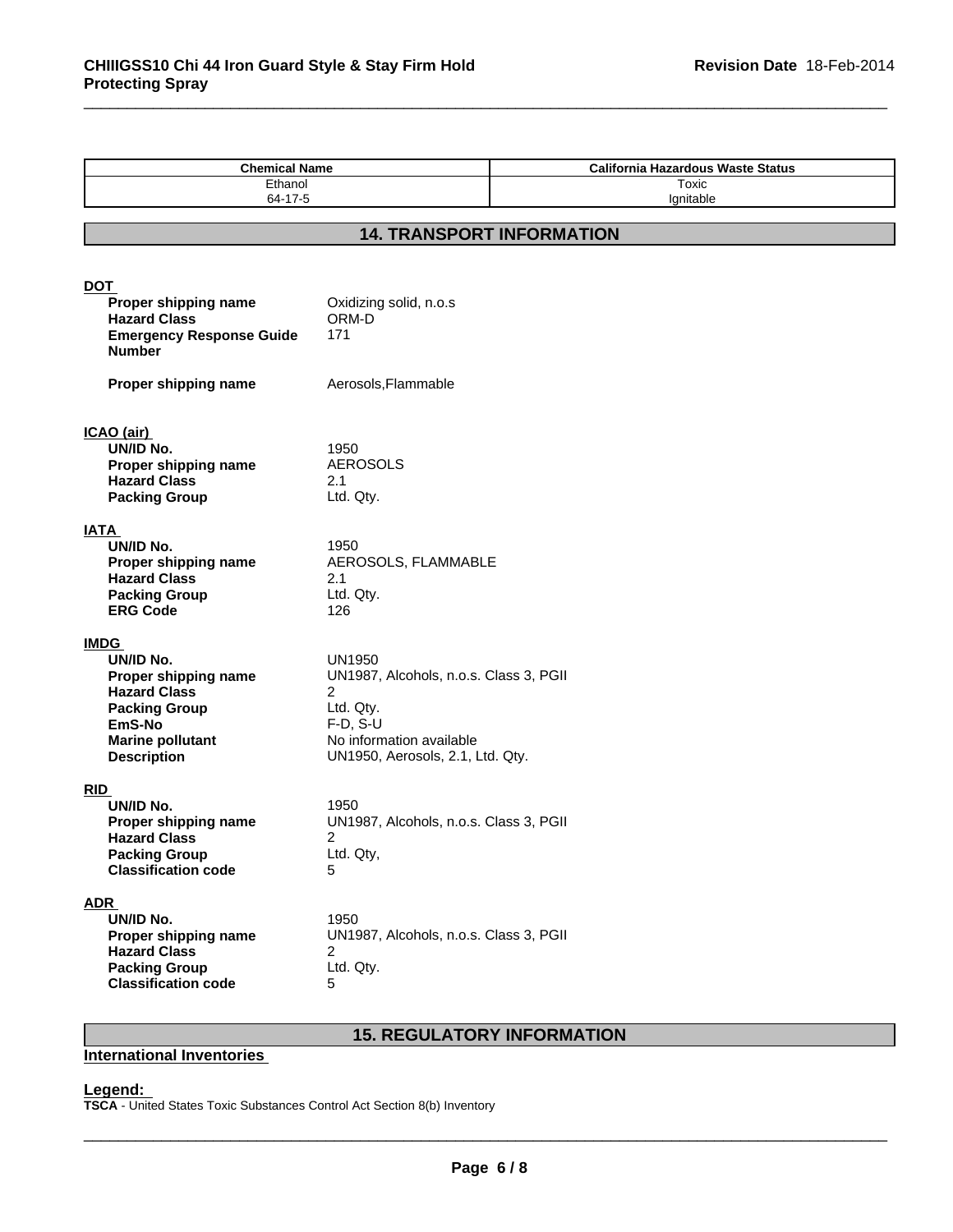**DSL/NDSL** - Canadian Domestic Substances List/Non-Domestic Substances List **EINECS/ELINCS** - European Inventory of Existing Chemical Substances/European List of Notified Chemical Substances **ENCS** - Japan Existing and New Chemical Substances **IECSC** - China Inventory of Existing Chemical Substances **KECL** - Korean Existing and Evaluated Chemical Substances **PICCS** - Philippines Inventory of Chemicals and Chemical Substances **AICS** - Australian Inventory of Chemical Substances

# **US Federal Regulations**

#### **SARA 313**

Section 313 of Title III of the Superfund Amendments and Reauthorization Act of 1986 (SARA). This product does not contain any chemicals which are subject to the reporting requirements of the Act and Title 40 of the Code of Federal Regulations, Part 372

| SARA 311/312 Hazard Categories    |    |  |
|-----------------------------------|----|--|
| Acute health hazard               | No |  |
| <b>Chronic Health Hazard</b>      | No |  |
| <b>Fire hazard</b>                | No |  |
| Sudden release of pressure hazard | No |  |
| <b>Reactive Hazard</b>            | No |  |
|                                   |    |  |

#### **CWA (Clean Water Act)**

This product does not contain any substances regulated as pollutants pursuant to the Clean Water Act (40 CFR 122.21 and 40 CFR 122.42)

#### **CERCLA**

This material, as supplied, does not contain any substances regulated as hazardous substances under the Comprehensive Environmental Response Compensation and Liability Act (CERCLA) (40 CFR 302) or the Superfund Amendments and Reauthorization Act (SARA) (40 CFR 355). There may be specific reporting requirements at the local, regional, or state level pertaining to releases of this material

# **US State Regulations**

### **California Proposition 65**

This product does not contain any Proposition 65 chemicals

| <b>Chemical Name</b> | <b>California Proposition 65</b> |  |
|----------------------|----------------------------------|--|
| 64-17-5<br>Ethanol   | Carcinogen                       |  |
|                      | Developmental                    |  |

# **U.S. State Right-to-Know Regulations**

| <b>Chemical Name</b>                           | New Jersey | <b>Massachusetts</b> | Pennsylvania |
|------------------------------------------------|------------|----------------------|--------------|
| Ethanol                                        |            |                      |              |
| 64-17-5                                        |            |                      |              |
| 1,1-Difluoroethane<br>(Hydrofluorocarbon 152A) |            |                      |              |
| 75-37-6                                        |            |                      |              |

#### **U.S. EPA Label Information**

**EPA Pesticide Registration Number** Not Applicable

# **16. OTHER INFORMATION**

| <b>NFPA</b>                                                                                   | <b>Health hazards 1</b>    | <b>Flammability 4</b> | Instability 0             | <b>Physical and Chemical</b><br><b>Properties -</b> |
|-----------------------------------------------------------------------------------------------|----------------------------|-----------------------|---------------------------|-----------------------------------------------------|
| <b>HMIS</b>                                                                                   | <b>Health hazards 0</b>    | <b>Flammability 0</b> | <b>Physical hazards</b> 0 | Personal protection X                               |
| <b>Issue Date</b><br><b>Revision Date</b><br><b>Revision Note</b><br>No information available | 15-Jun-2013<br>18-Feb-2014 |                       |                           |                                                     |